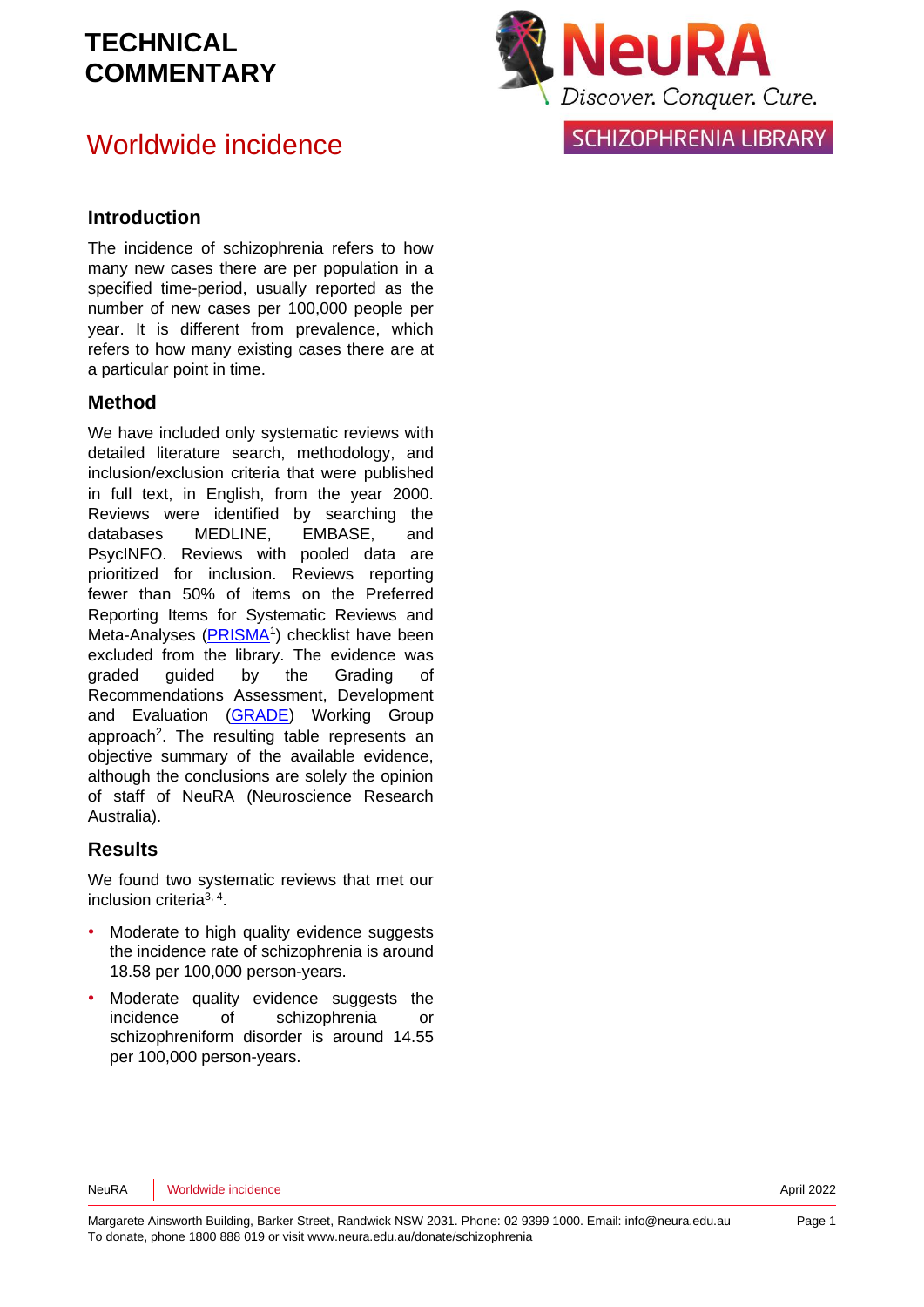

## Worldwide incidence



SCHIZOPHRENIA LIBRARY

*Castillejos MC, Martín-Pérez C, Moreno-Küstner B*

**A systematic review and meta-analysis of the incidence of psychotic disorders: the distribution of rates and the influence of gender, urbanicity, immigration and socio-economic level**

**Psychological Medicine 2018; 48: 2101–15**

[View review abstract online](https://pubmed.ncbi.nlm.nih.gov/29467052/)

| Comparison                                              | The incidence of schizophrenia drawn from population-based<br>studies carried out on the general population residing within a<br>defined catchment area that were published between 2000 and<br>2015. |
|---------------------------------------------------------|-------------------------------------------------------------------------------------------------------------------------------------------------------------------------------------------------------|
| <b>Summary of evidence</b>                              | Moderate quality evidence (large sample, inconsistent, imprecise,<br>direct) suggests the incidence rate of schizophrenia or<br>schizophreniform disorder is around 14.55.                            |
| Diagnosis of schizophrenia or schizophreniform disorder |                                                                                                                                                                                                       |
| 7 studies, incidence rate = 14.55, 95%Cl 2.81 to 26.30  |                                                                                                                                                                                                       |
| Consistency in results <sup>‡</sup>                     | Authors report data are inconsistent.                                                                                                                                                                 |
| <b>Precision in results</b> <sup>§</sup>                | Imprecise                                                                                                                                                                                             |
| Directness of results                                   | Direct                                                                                                                                                                                                |

### *Jongsma HE, Turner C, Kirkbride JB, Jones PB*

**International incidence of psychotic disorders, 2002-17: a systematic review and meta-analysis**

#### **The Lancet Public Health 2019; 4: e229-e44**

[View review abstract online](https://www.thelancet.com/journals/lanpub/article/PIIS2468-2667(19)30056-8/fulltext) 

| The incidence of schizophrenia drawn from first-contact studies,<br>Comparison<br>cohort studies, case register studies, and studies with a general<br>population register covering an entire health system, that were<br>published between 2002 and 2017. |
|------------------------------------------------------------------------------------------------------------------------------------------------------------------------------------------------------------------------------------------------------------|
|------------------------------------------------------------------------------------------------------------------------------------------------------------------------------------------------------------------------------------------------------------|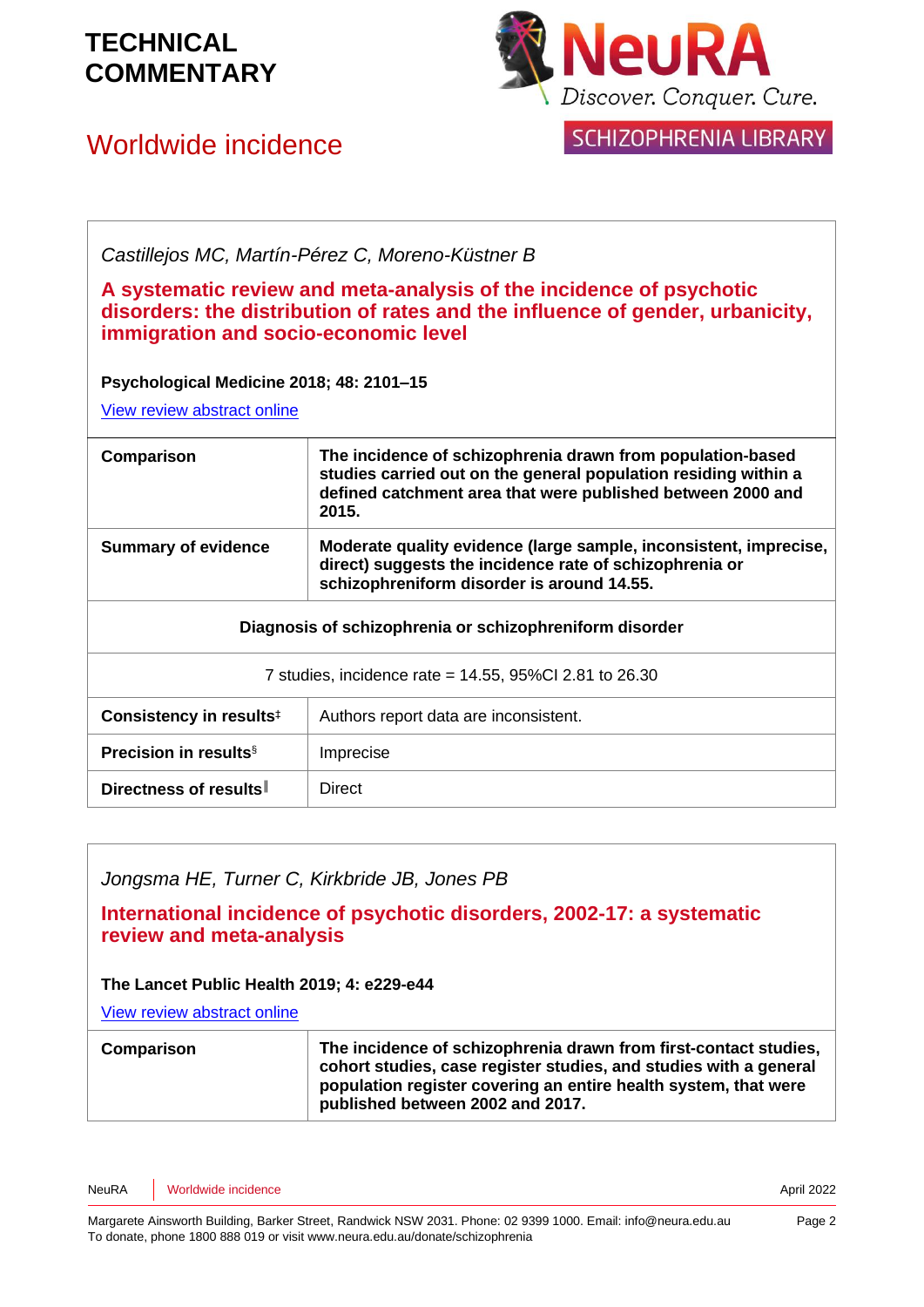# Worldwide incidence



SCHIZOPHRENIA LIBRARY

| <b>Summary of evidence</b>                                                                                                                                                                                                                                                                           | Moderate to high quality evidence (large samples, inconsistent,<br>precise, direct) suggests the incidence rate of schizophrenia is<br>around 18.58. |  |
|------------------------------------------------------------------------------------------------------------------------------------------------------------------------------------------------------------------------------------------------------------------------------------------------------|------------------------------------------------------------------------------------------------------------------------------------------------------|--|
| Diagnosis of schizophrenia                                                                                                                                                                                                                                                                           |                                                                                                                                                      |  |
| 26 studies, incidence rate = 18.58, 95%Cl 15.08 to 22.89, $I^2 = 99\%$                                                                                                                                                                                                                               |                                                                                                                                                      |  |
| Rates were higher in population register studies (3 studies, $IR = 32.83$ ), in cohort studies (2 studies,<br>$IR = 40.67$ , and in case register studies (3 studies, $IR = 41.04$ ). The rate was lower in first contact<br>studies (17 studies, $IR = 13.07$ ). The rate did not change over time. |                                                                                                                                                      |  |
| <b>Consistency in results</b>                                                                                                                                                                                                                                                                        | Inconsistent                                                                                                                                         |  |
| <b>Precision in results</b>                                                                                                                                                                                                                                                                          | Precise                                                                                                                                              |  |
| Directness of results                                                                                                                                                                                                                                                                                | <b>Direct</b>                                                                                                                                        |  |

### Explanation of acronyms

CI = confidence interval,  $I^2$  = the percentage of the variability in effect estimates that is due to heterogeneity rather than sampling error (chance),  $IR =$  incidence rate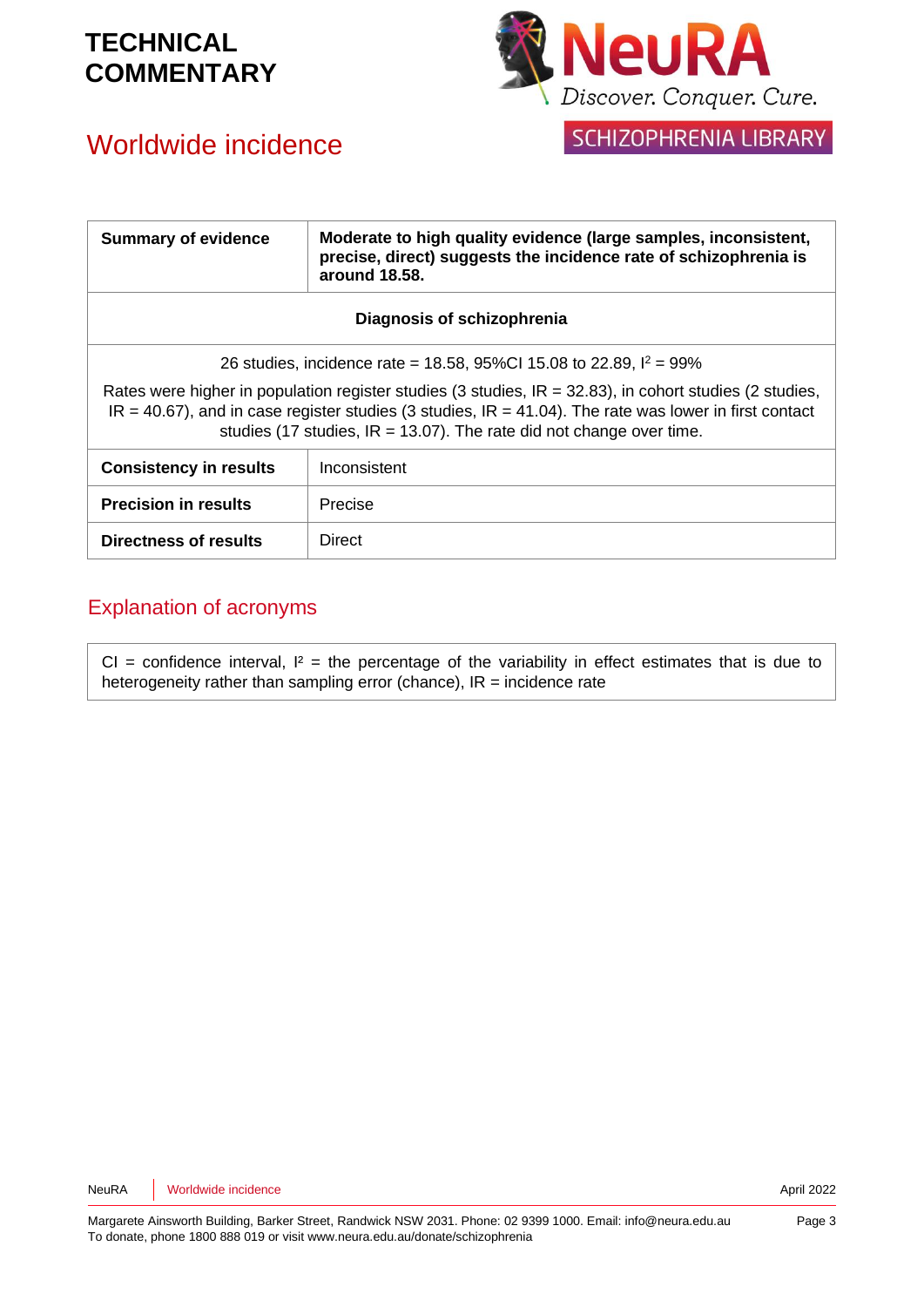## Worldwide incidence

### Explanation of technical terms

- \* Bias has the potential to affect reviews of both RCT and observational studies. Forms of bias include; reporting bias – selective reporting of results, publication bias - trials that are not formally published tend to show less effect than published trials, further if there are statistically significant differences between groups in a trial, these trial results tend to get published before those of trials without significant differences; language bias – only including English language reports; funding bias - source of funding for the primary research with selective reporting of results within primary studies; outcome variable selection bias; database bias including reports from some databases and not others; citation bias - preferential citation of authors. Trials can also be subject to bias when evaluators are not blind to treatment condition and selection bias of participants if trial samples are sma[ll](#page-5-4)<sup>5</sup>.
- † Different effect measures are reported by different reviews.

Prevalence refers to how many existing cases there are at a particular point in time. Incidence refers to how many new cases there are per population in a specified time period. Incidence is usually reported as the number of new cases per 100,000 people per year. Alternatively some studies present the number of new cases that have accumulated over several years against a person-years denominator. This denominator is the sum of individual units of time that the persons in the population are at risk of becoming a case. It takes into account the size of the underlying population sample and its age structure over the duration of observation.

Reliability and validity refers to how accurate the instrument is. Sensitivity is the proportion



SCHIZOPHRENIA LIBRARY

of actual positives that are correctly identified (100% sensitivity = correct identification of all actual positives) and specificity is the proportion of negatives that are correctly identified  $(100\%$  specificity = not identifying anyone as positive if they are truly not).

Weighted mean difference scores refer to mean differences between treatment and comparison groups after treatment (or occasionally pre to post treatment) and in a randomised trial there is an assumption that both groups are comparable on this measure prior to treatment. Standardized mean differences are divided by the pooled standard deviation (or the standard deviation of one group when groups are homogenous) that allows results from different scales to be combined and compared. Each study's mean difference is then given a weighting depending on the size of the sample and the variability in the data. 0.2 represents a small effect, 0.5 a medium effect, and 0.8 and over represents a large effect<sup>[5](#page-5-4)</sup>.

Odds ratio (OR) or relative risk (RR) refers to the probability of a reduction  $( $1$ )$  or an increase (> 1) in a particular outcome in a treatment group, or a group exposed to a risk factor, relative to the comparison group. For example, a RR of 0.75 translates to a reduction in risk of an outcome of 25% relative to those not receiving the treatment or not exposed to the risk factor. Conversely, a RR of 1.25 translates to an increased risk of 25% relative to those not receiving treatment or not having been exposed to a risk factor. A RR or OR of 1.00 means there is no difference between groups. A medium effect is considered if  $RR > 2$  or  $< 0.5$  and a large effect if  $RR > 5$  or  $< 0.2<sup>6</sup>$  $< 0.2<sup>6</sup>$  $< 0.2<sup>6</sup>$ . InOR stands for logarithmic OR where a lnOR of 0 shows no difference between groups. Hazard ratios measure the effect of an explanatory variable on the hazard or risk of an event.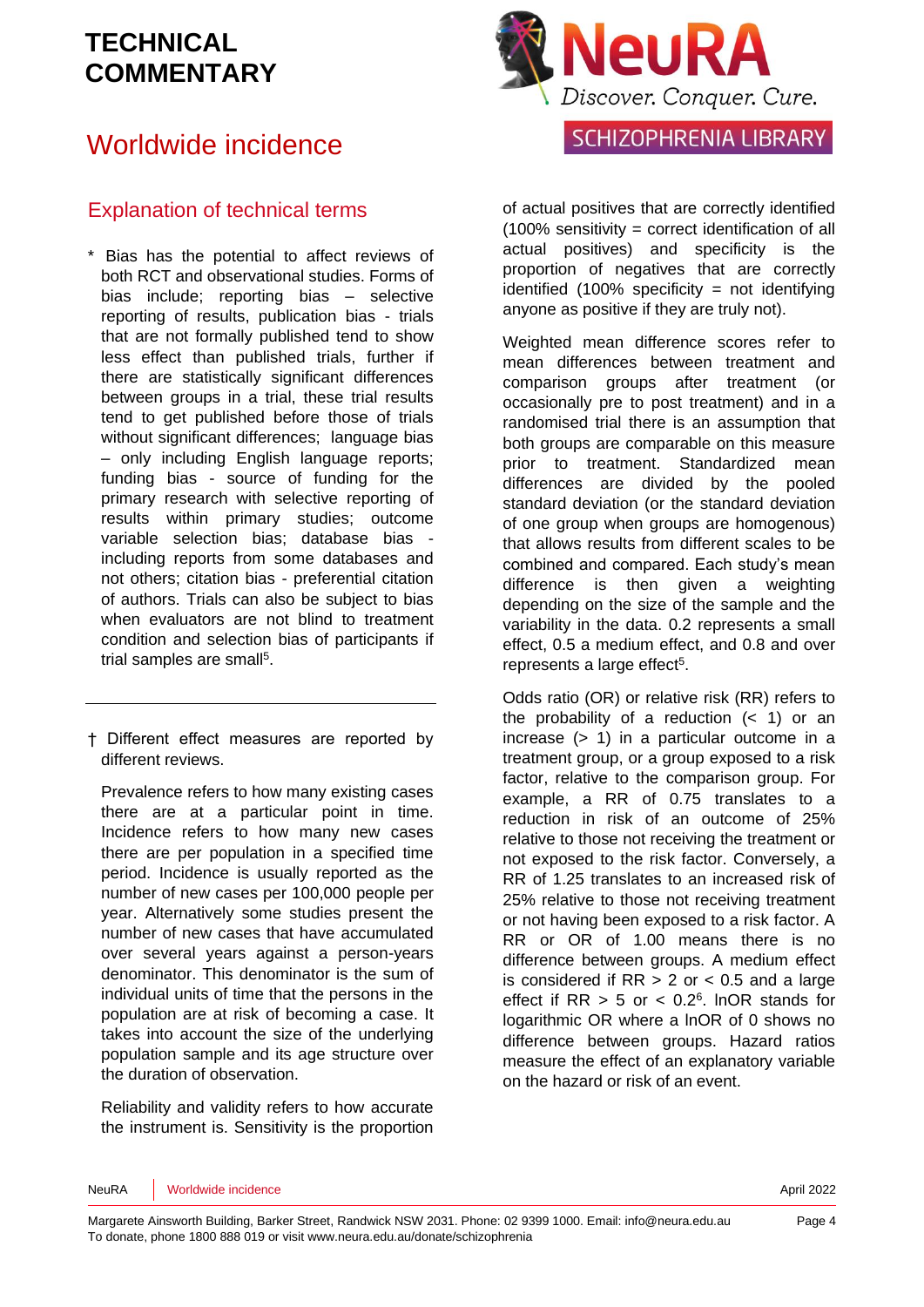## Worldwide incidence

Correlation coefficients (eg, r) indicate the strength of association or relationship between variables. They are an indication of prediction, but do not confirm causality due to possible and often unforseen confounding variables. An r of 0.10 represents a weak association, 0.25 a medium association and 0.40 and over represents a strong association. Unstandardised (b) regression coefficients indicate the average change in the dependent variable associated with a 1 unit change in the independent variable, statistically controlling for the other independent variables. Standardised regression coefficients represent the change being in units of standard deviations to allow comparison across different scales.

‡ Inconsistency refers to differing estimates of treatment effect across studies (i.e. heterogeneity or variability in results) that is not explained by subgroup analyses and therefore reduces confidence in the effect estimate. I² is the percentage of the variability in effect estimates that is due to heterogeneity rather than sampling error (chance) - 0% to 40%: heterogeneity might not be important, 30% to 60%: may represent moderate heterogeneity, 50% to 90%: may represent substantial heterogeneity and over is considerable heterogeneity. I² can be calculated from Q (chi-square) for the test of heterogeneity with the following formula;

$$
I^2 = \left(\frac{Q - df}{Q}\right) \times 100\%
$$

§ Imprecision refers to wide confidence intervals indicating a lack of confidence in the effect estimate. Based on GRADE recommendations, a result for continuous data (standardised mean differences, not weighted mean differences) is considered



### SCHIZOPHRENIA LIBRARY

imprecise if the upper or lower confidence limit crosses an effect size of 0.5 in either direction, and for binary and correlation data, an effect size of 0.25. GRADE also recommends downgrading the evidence when sample size is smaller than 300 (for binary data) and 400 (for continuous data), although for some topics, this criteria should be relaxe[d](#page-5-6)<sup>7</sup>.

║ Indirectness of comparison occurs when a comparison of intervention A versus B is not available but A was compared with C and B was compared with C that allows indirect comparisons of the magnitude of effect of A versus B. Indirectness of population, comparator and or outcome can also occur when the available evidence regarding a particular population, intervention, comparator, or outcome is not available so is inferred from available evidence. These inferred treatment effect sizes are of lower quality than those gained from head-to-head comparisons of A and B.

NeuRA Worldwide incidence **April 2022**